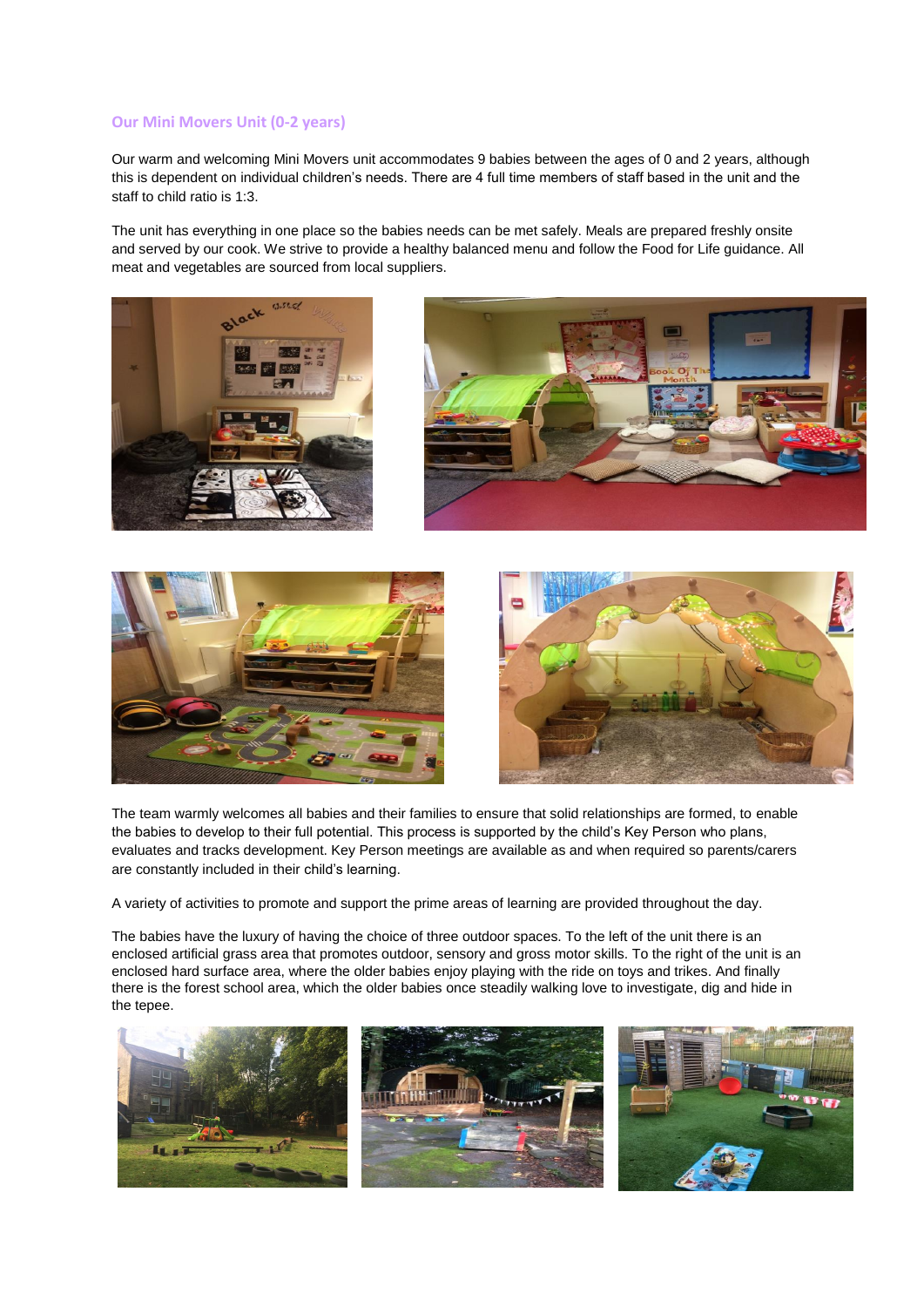#### **Our Early Years Unit**

This lively unit can have up to 40 children and is staffed with 8 practitioners. Ratios are worked out based on individual child ages. Adult to child ratio for a 2 year old is 1:4 and for 3 years and above is 1:8. This unit initially promotes and develops independence in various areas such as Speech and Language, toileting, self help skills, decision making, risk taking and boundaries.

We fully support and promote Child Led Learning. We feel by following individual children's interests and listening to the voice of the child we can incorporate the areas of learning in an exciting and fresh way, to develop and extend skills in a way that is specific to the individual child.







Children's development is planned for, tracked and monitored by an allocated Key Person. Regular meetings with Parents/Carers are offered to share updates and include families. This supports both the child and Parents/Carers for their transition to school, by preparing them with similar processes and expectations.

Areas of provision are equipped to entice the children to explore them.

Regular daily groups are carried out to promote and develop children's learning experiences;

Speech and Language

Outdoor Play

Forest School

Sensory

We also have outside DBS checked companies, coming in on a regular basis to teach and deliver specialised skills to the children and there is no additional cost for this. We have;

Karate

**Gardening** 

Growbig (Sensory)

We actively promote outdoor play and have superb outdoor spaces. Children have open access to the main garden. Please see the link page for further details.